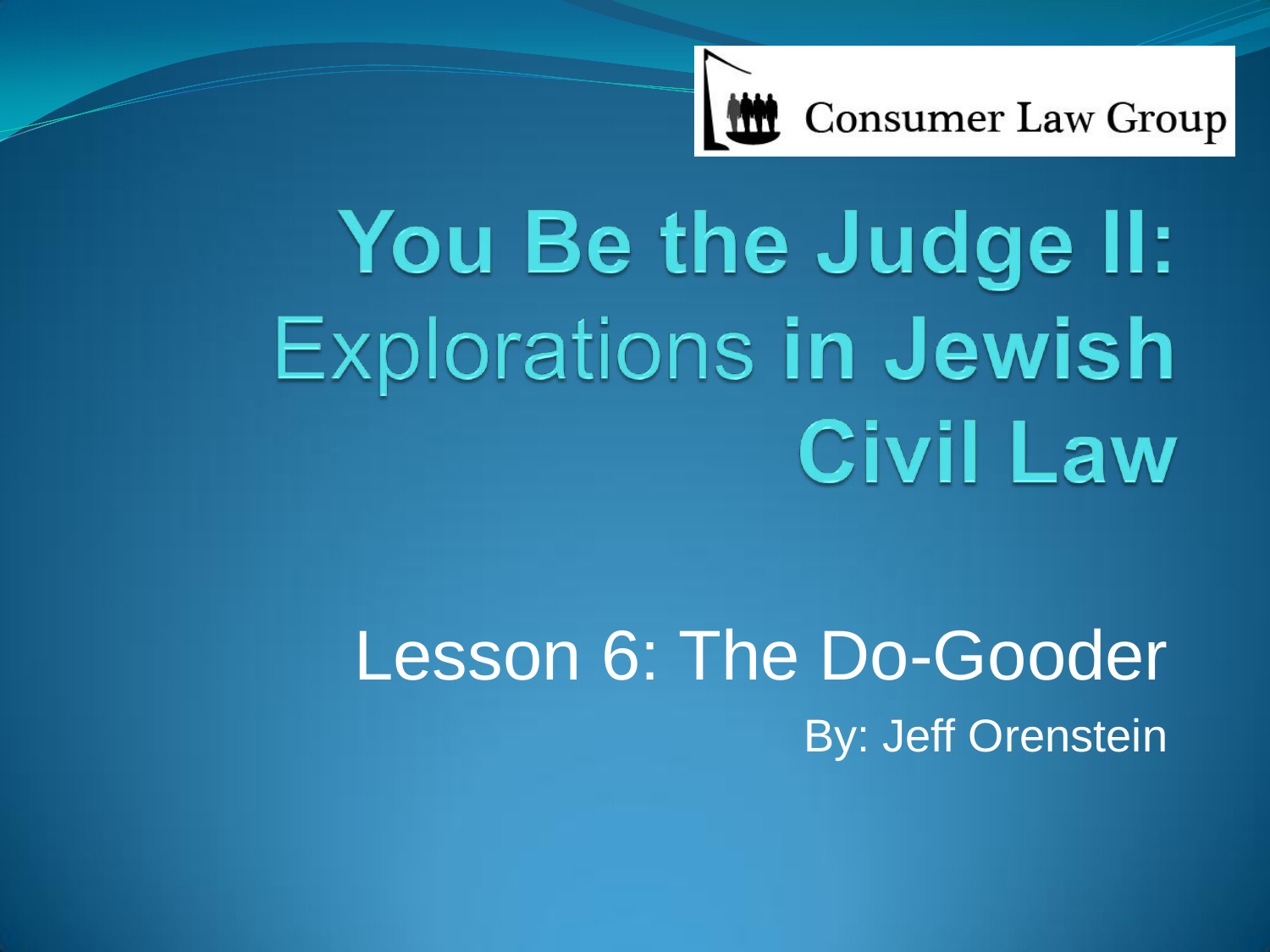• The C.C.L.C. makes the classical distinction between sources of obligations, namely:

Article 983.

« Obligations arise from contracts, **quasi-contracts**, offences, quasi offences, and from the operation of law solely. »

• This distinction no longer exists under the C.C.Q. as such, which makes the following distinction:

Article 1372.

« An obligation arises from a contract **or from any other act or fact** to which the effects of an obligation are attached by law. »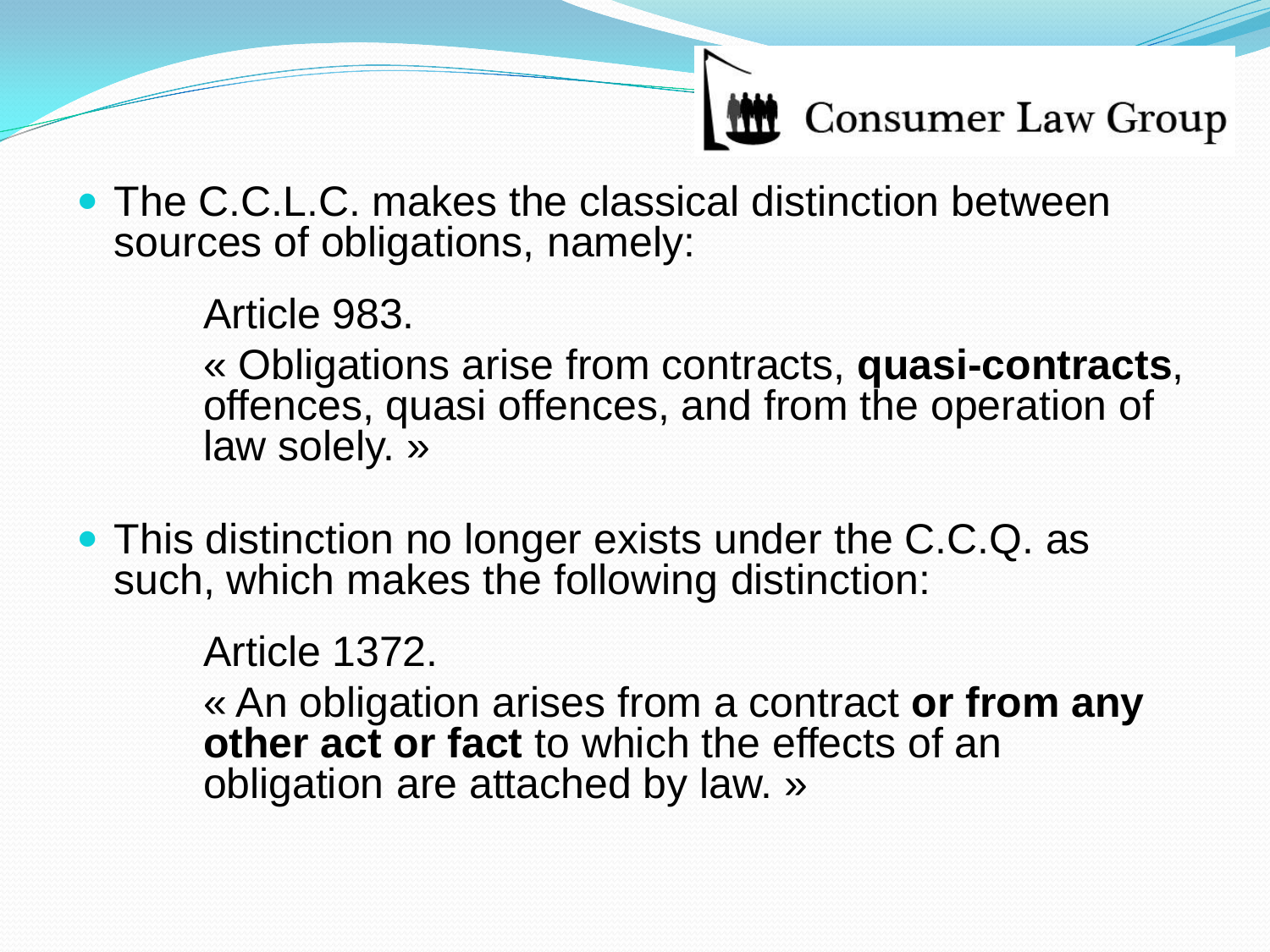Under the C.C.L.C. Quasi-Contracts were defined as:

Article 1041.

« A person capable of contracting may, by his lawful and voluntary act, oblige himself toward another, and sometimes oblige another toward him, without the intervention of any contract between them. »

• While the C.C.Q. did not reproduce this article, the concept remains the same – however, instead of calling them **Quasi-Contracts** we now call them **Juridical Facts**.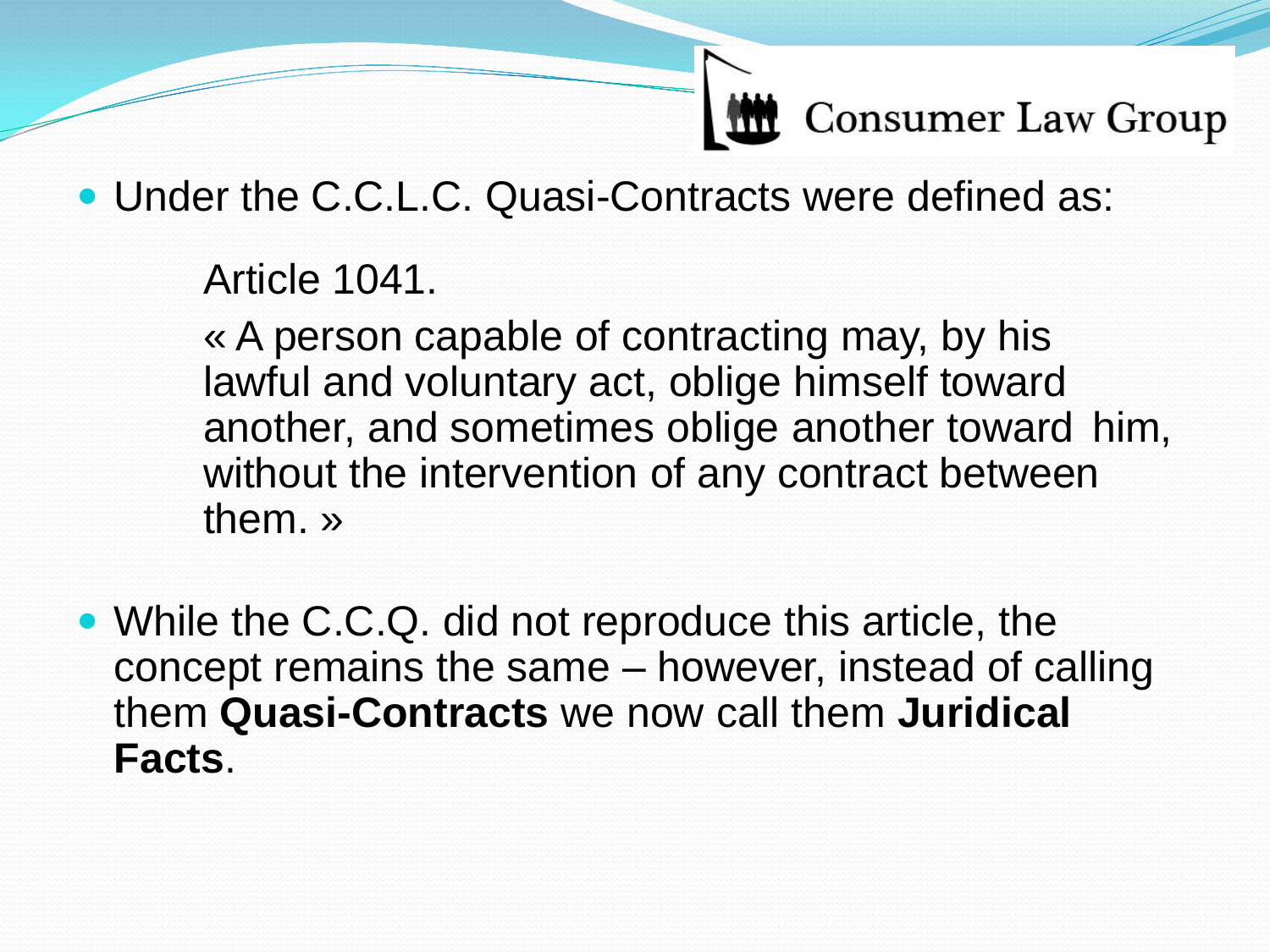### **Juridical Acts vs. Juridical Facts**

#### **Juridical Act**

- **Bilateral Act (i.e. Contract):** where there is an agreement between a creditor and the debtor
- **Unilateral Act (i.e. Testament) :** where a party intends to produce legal effects

#### **Juridical Fact**

 Voluntary action by a party without the intention to create legal consequences, but where the law attaches such legal consequences for equitable purposes.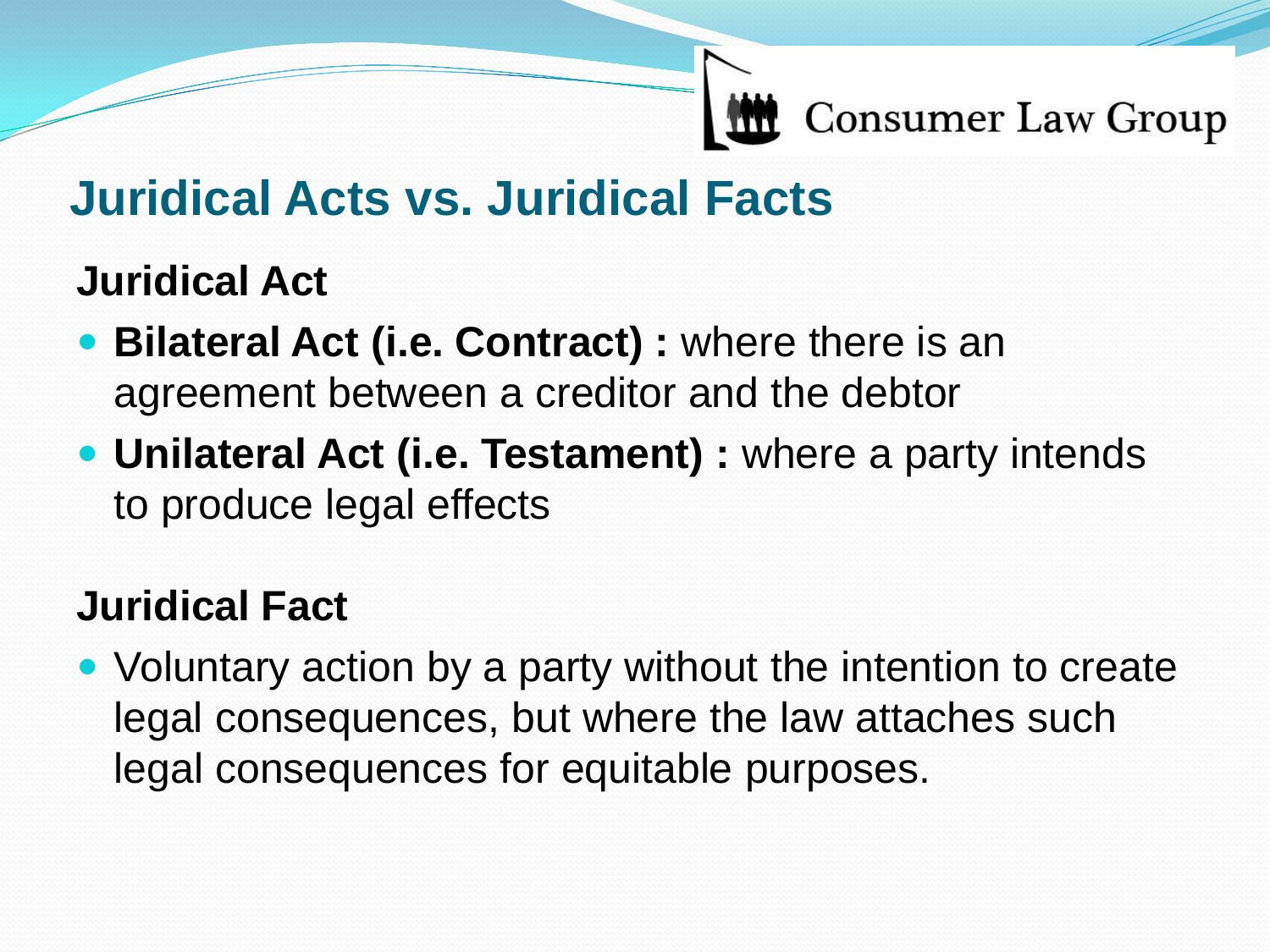- In the C.C.Q. under the section entitled "Certain Other Sources of Obligations" we find:
	- 1) Management of the Business of Another (art. 1482 to 1490 C.C.Q.)
	- 2) Reception of a Thing Not Due (art. 1491 and 1492 C.C.Q.)
	- 3) Unjust Enrichment (art. 1493 to 1496 C.C.Q.)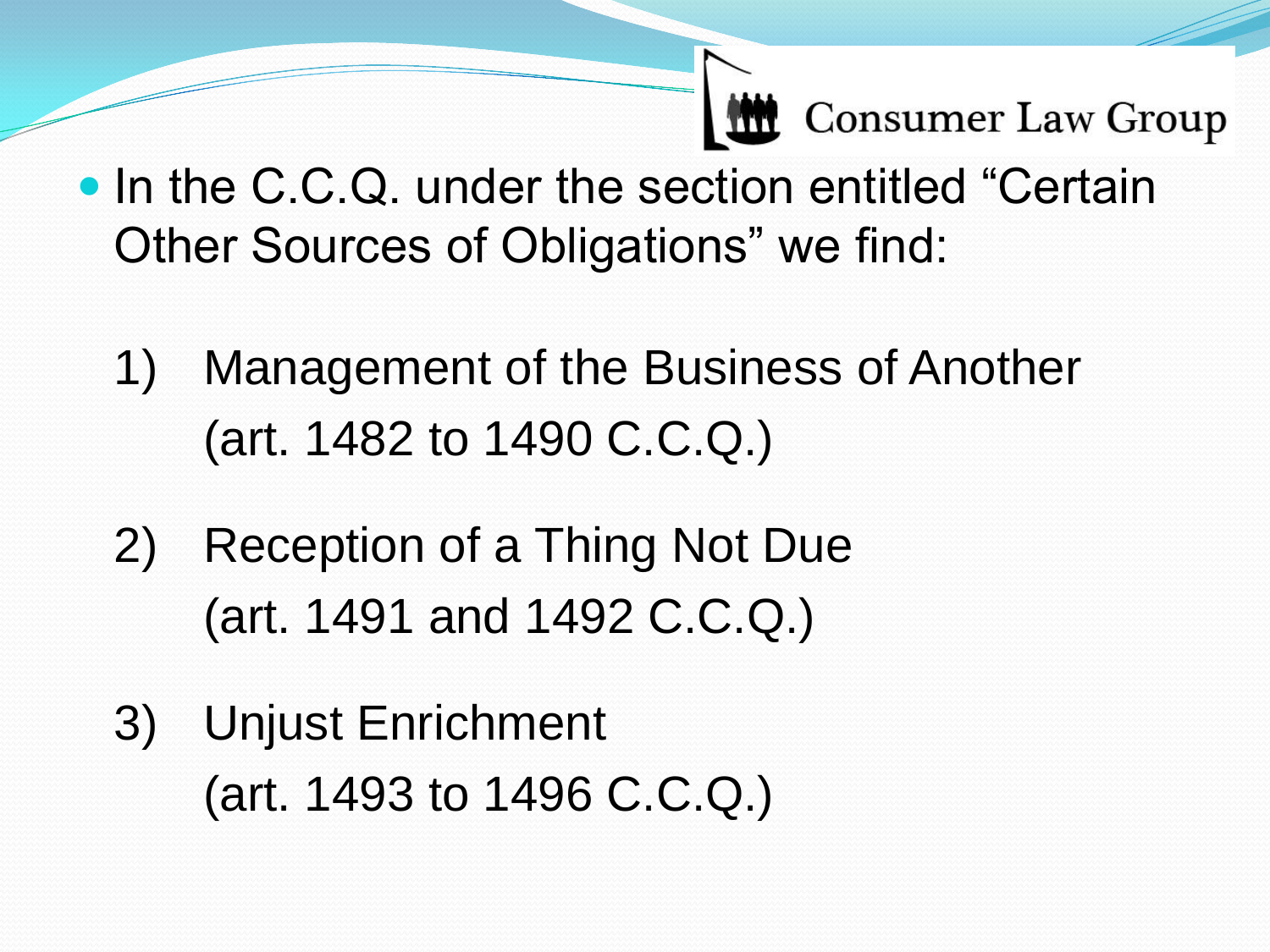### **Common Theme**

All 3 recourses share the following elements:

- An enrichment (having your affairs properly managed, receiving money that doesn't belong to you, or avoiding a loss at the cost of someone else)
- An impoverishment of the person performing the activity
- No legal justification (no contract, no specific legal duty)
- No other remedy to rectify the economic imbalance created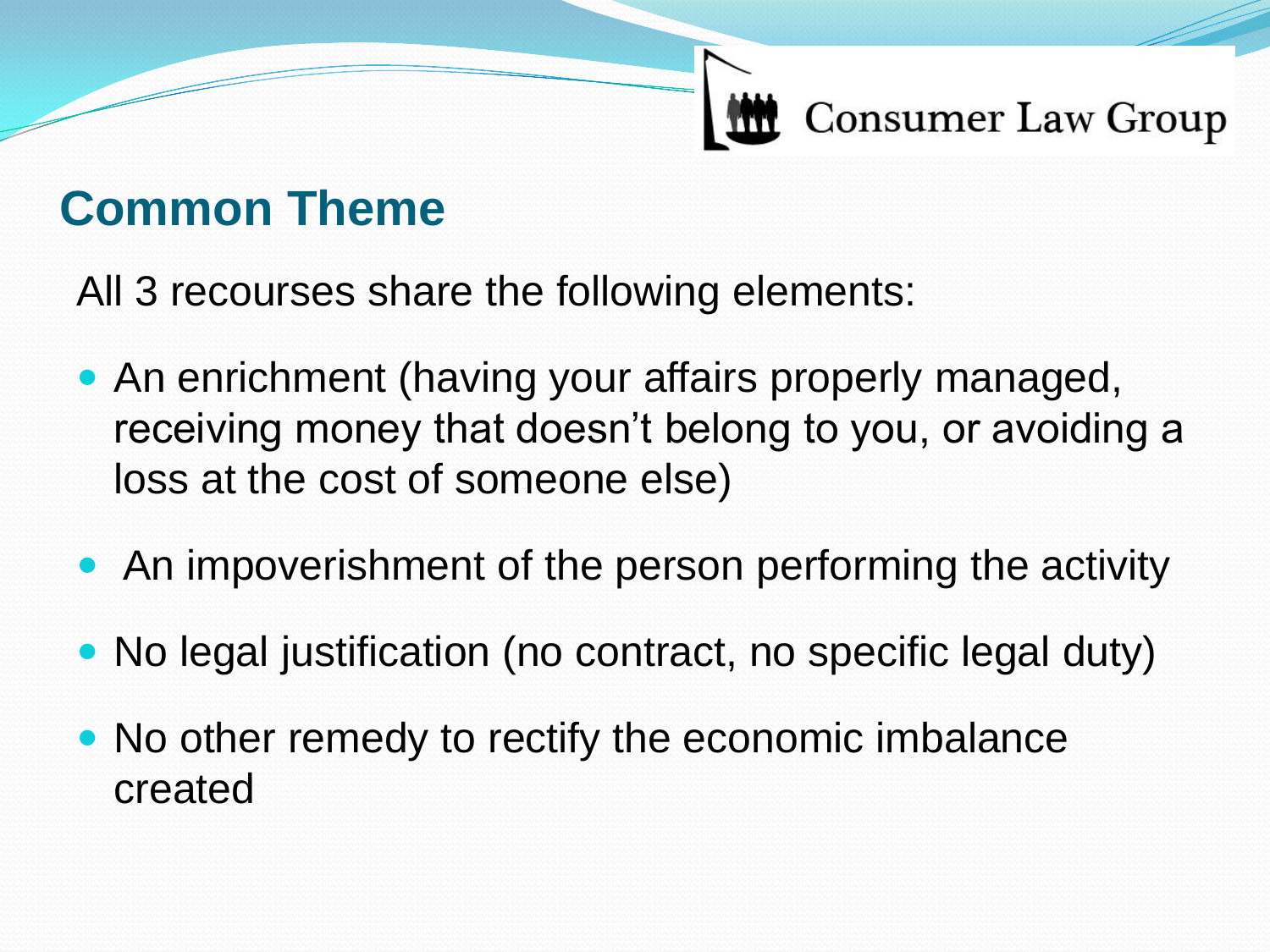#### **Management of the Business of Another** *negotiorum gestio*

• Definition:

«1482. Management of the business of another exists where a person, the manager, **spontaneously and under no obligation** to act, **voluntarily** and **opportunely** undertakes to manage the business of another, the principal, **without his knowledge**, or with his knowledge if he was unable to appoint a mandatary or otherwise provide for it. »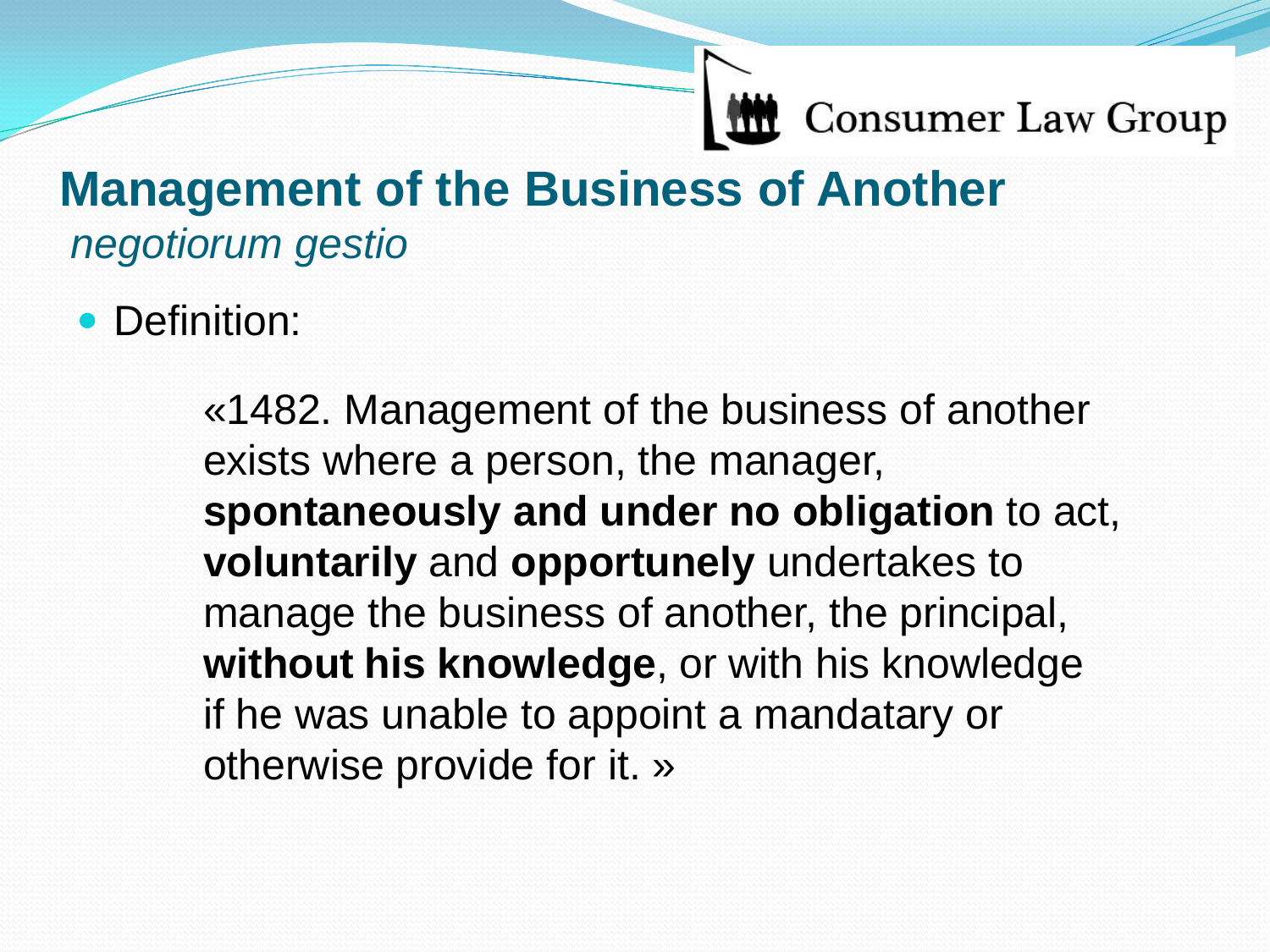#### **Conditions Precedent to Establish Management of the Business of Another** (5)

- 1. The Principal must not have knowledge of the management; otherwise if the Principal knows and does not intervene, it is considered a tacit mandate
- 2. The Manager must not be juridically obligated to act (i.e. contract, legal duty); otherwise the relationship will be governed by that specific regime [contract of mandate, enterprise, service, work]; this is also why a trustee, liquidator, tutor, or curator cannot qualify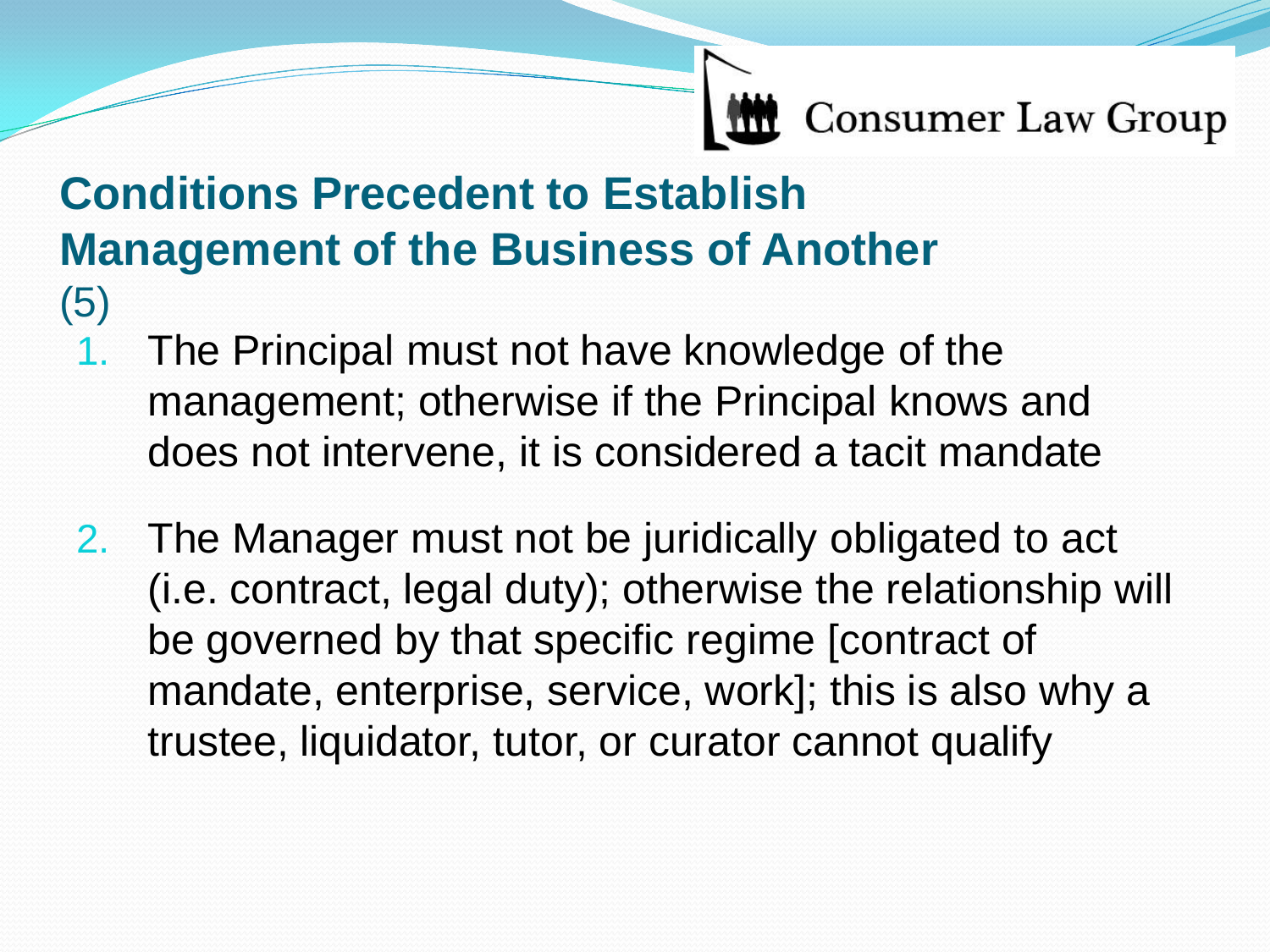- 3. The Manager must have the intention to manage for the benefit of another and not for himself personally; it is not appropriate if the intention is to manage for both his own benefit and someone else's, although there may be a claim for unjust enrichment
- 4. The Manager must have the intention of eventual being compensated; it is the fine line between altruism and selfishness; otherwise, the management could be considered as simple charity
- 5. The management must be undertaken at the appropriate time; the opportune moment is judged at the time that the action is performed, even if later the action is rendered useless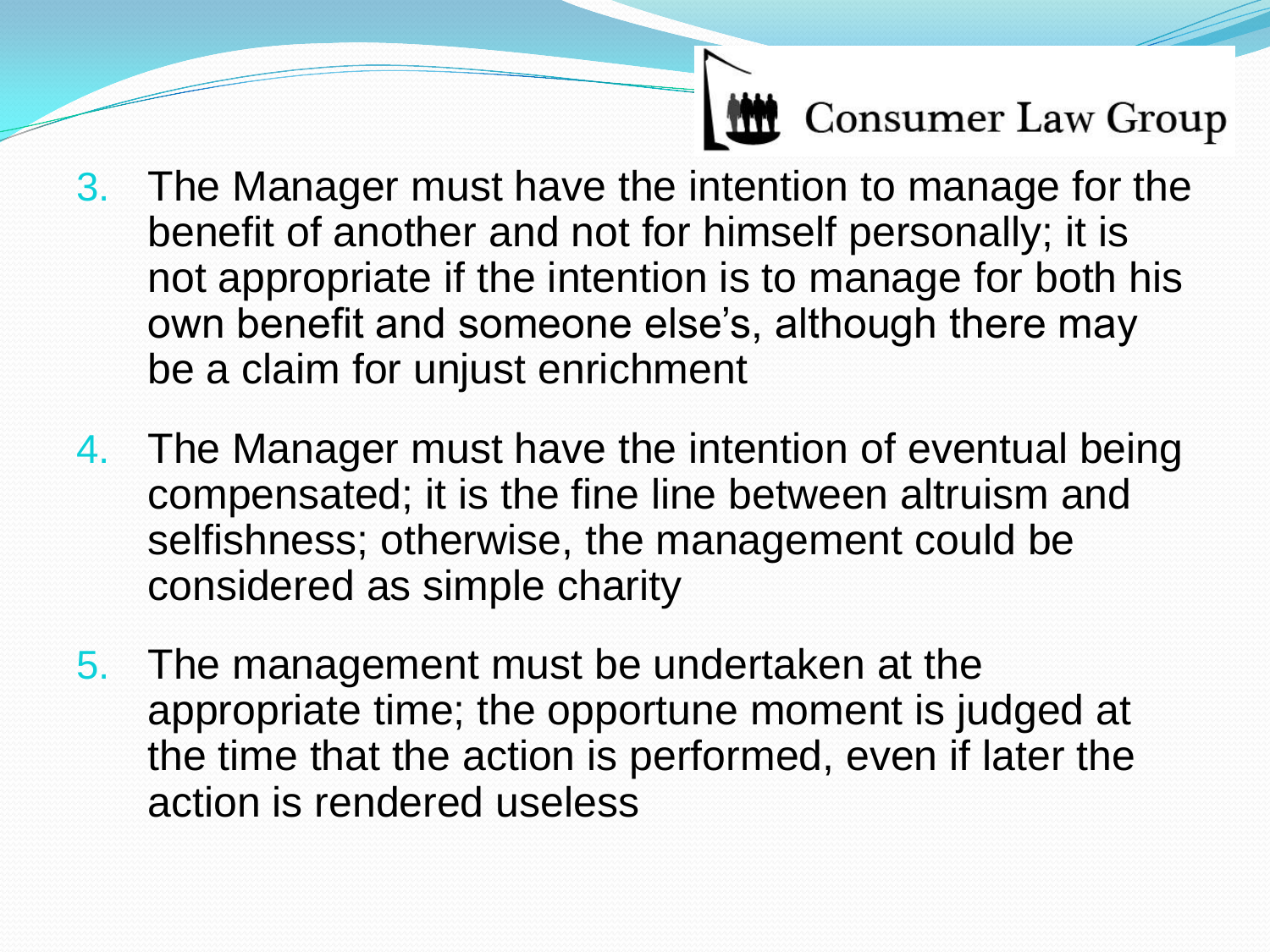### **Obligations of the Manager** (4)

- 1. Inform the Principal as soon as possible of the management (art. 1483 C.C.Q.)
- 2. Continue the management until he can withdraw without any risk of loss (art. 1484 al. 1 C.C.Q.)
- 3. Act with prudence, diligence, honesty, and loyalty as a reasonable person would in a similar situation (art. 1484 al. 2, 1309, and 1310 C.C.Q.)
- 4. Render an account of the management (art. 1484 al. 2 and 1363 C.C.Q.)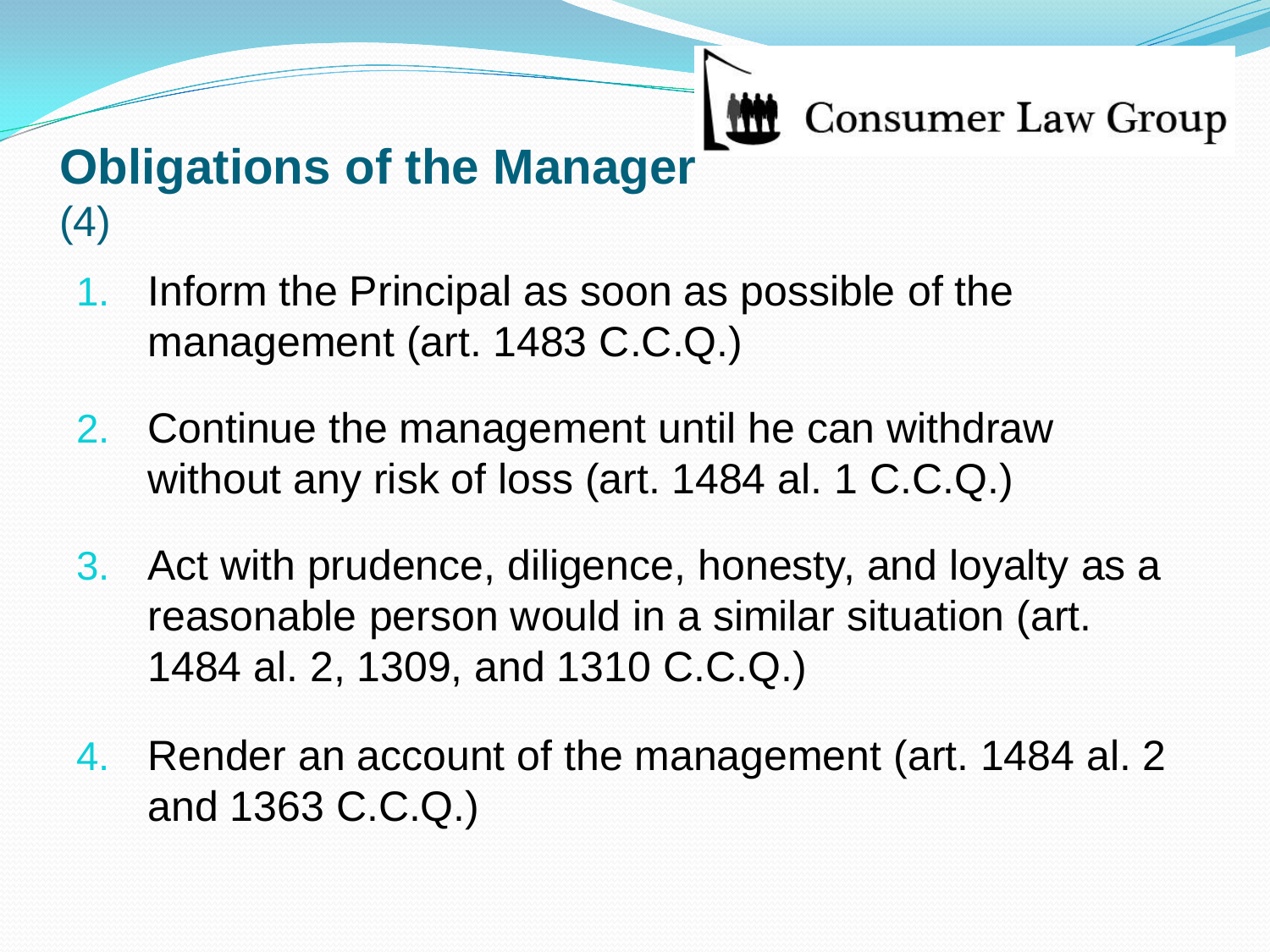#### **Effects of the Management (Even if the desired result is not achieved)**

- The Principal must reimburse the Manager all of his necessary and useful expenses; this includes any costs that, even if they were not essential, which benefited the Principal or preserved the item being managed; it is not necessary for the Principal to be enriched by the action
- The Principal must indemnify the Manager for any damages that he suffered which were not due to his own fault
- The Principal must honour and hold the Manager harmless from any agreements that the Manager entered into with third parties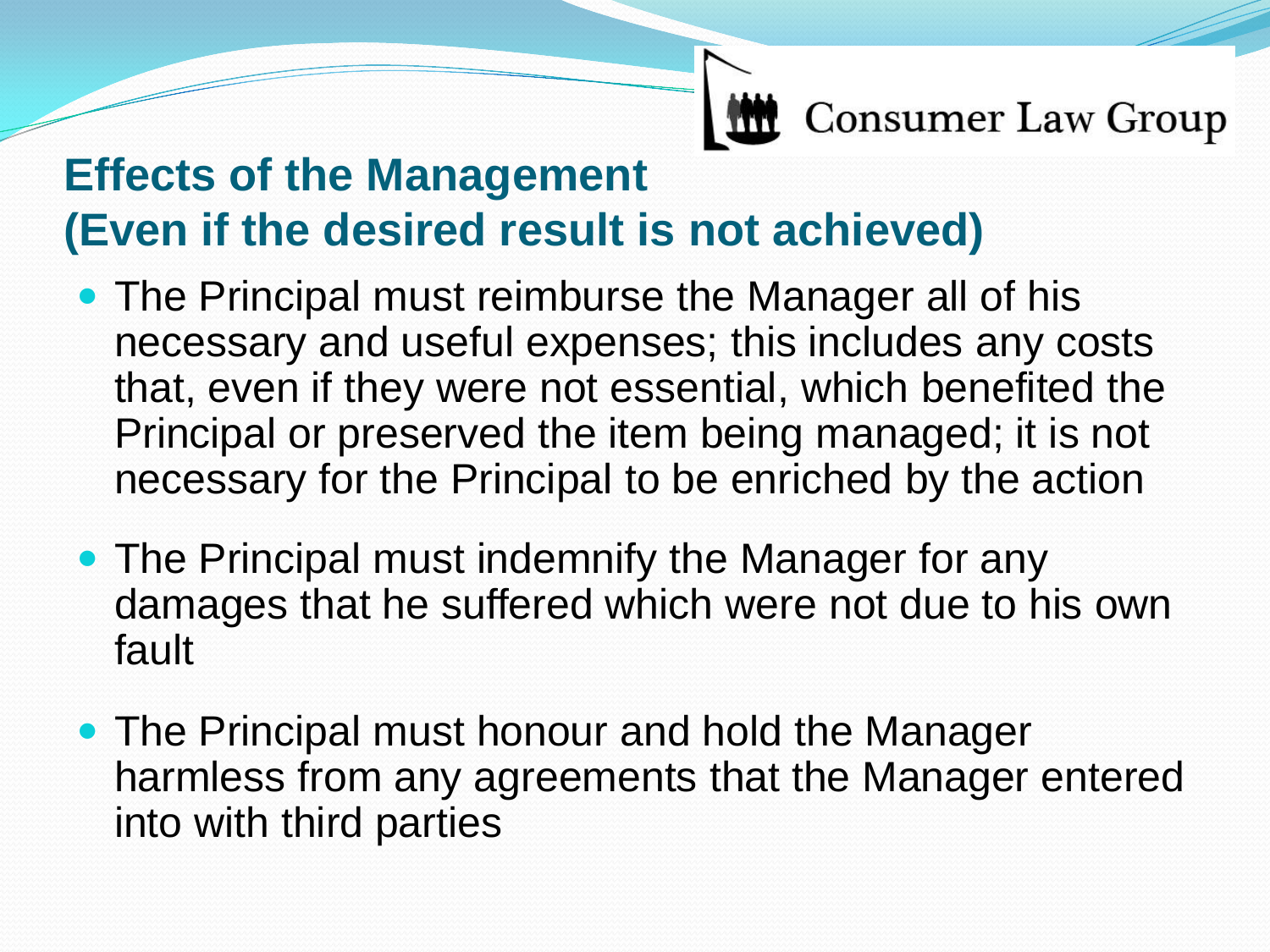#### The Case of the Considerate Contractor: Case 1

- Contractor driving by a house  $\rightarrow$  no juridical obligation to act
- Owners are in Florida and the neighbour has no way of reaching them  $\rightarrow$  principal has no knowledge
- Gutters are in bad shape and the property will be damaged if not repaired before the winter  $\rightarrow$  opportune moment
- Contractor hopes to be reimbursed when the owners come home  $\rightarrow$  not simple charity
- Gives the owners the invoice when they come home in the spring  $\rightarrow$  informs as soon as possible and renders an account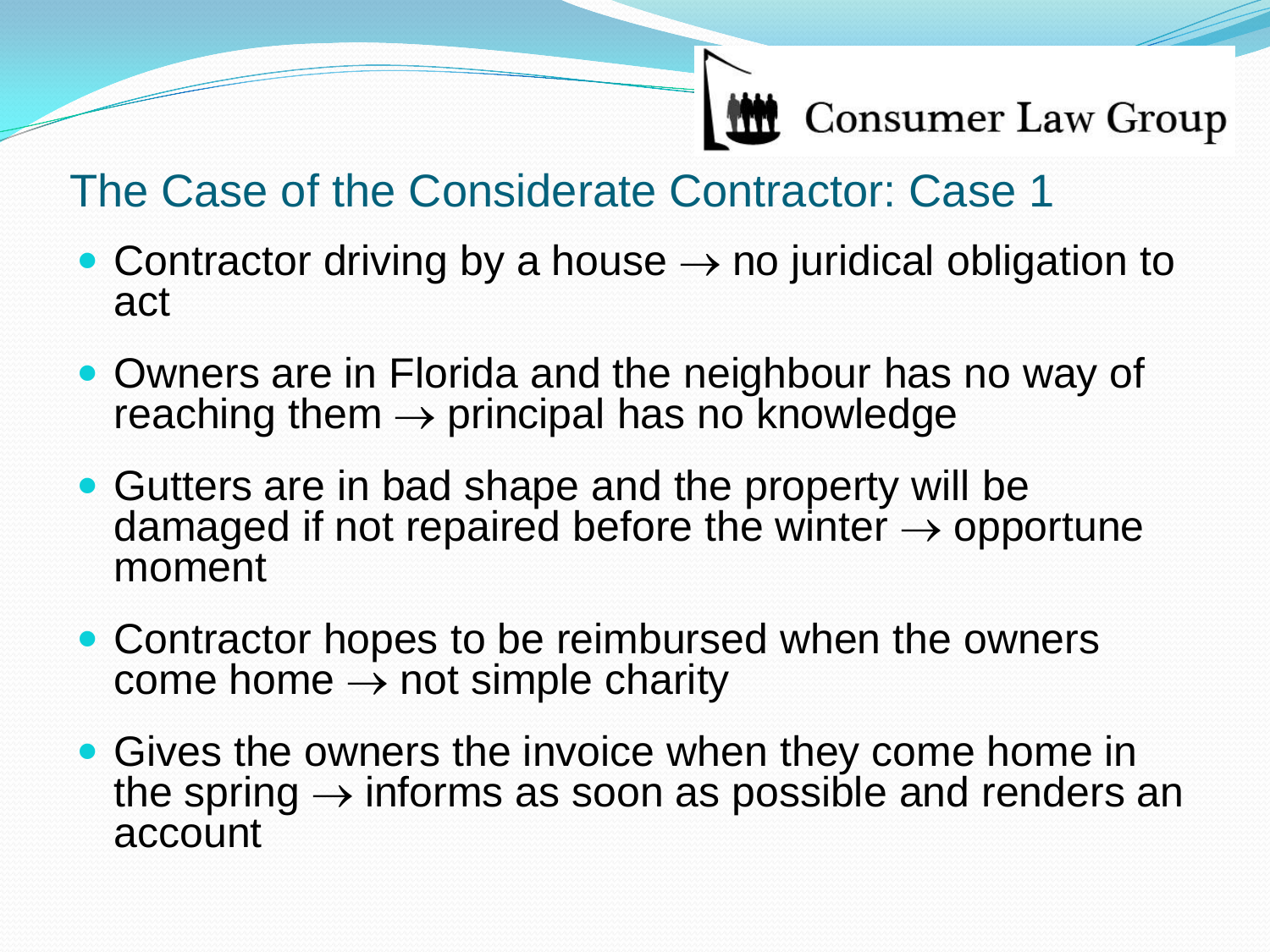#### **Coopersmith** vs. **Air Canada** EYB 2009-161660 (C.Q.)

- Dr. Coopersmith is in business class with his wife on a flight from Montreal to Paris
- 3 passengers need medical assistance, Dr. Coopersmith helps 2 of them and another Dr. helps the 3<sup>rd</sup> person
- Dr. Coopersmith finishes with the 2 passengers and goes back to his seat to sleep
- He is woken up by a stewardess who begs him to help the 3<sup>rd</sup> passenger, who is suffering from a panic attack, because the other Dr. is going to inject valium and he is unable to show his credentials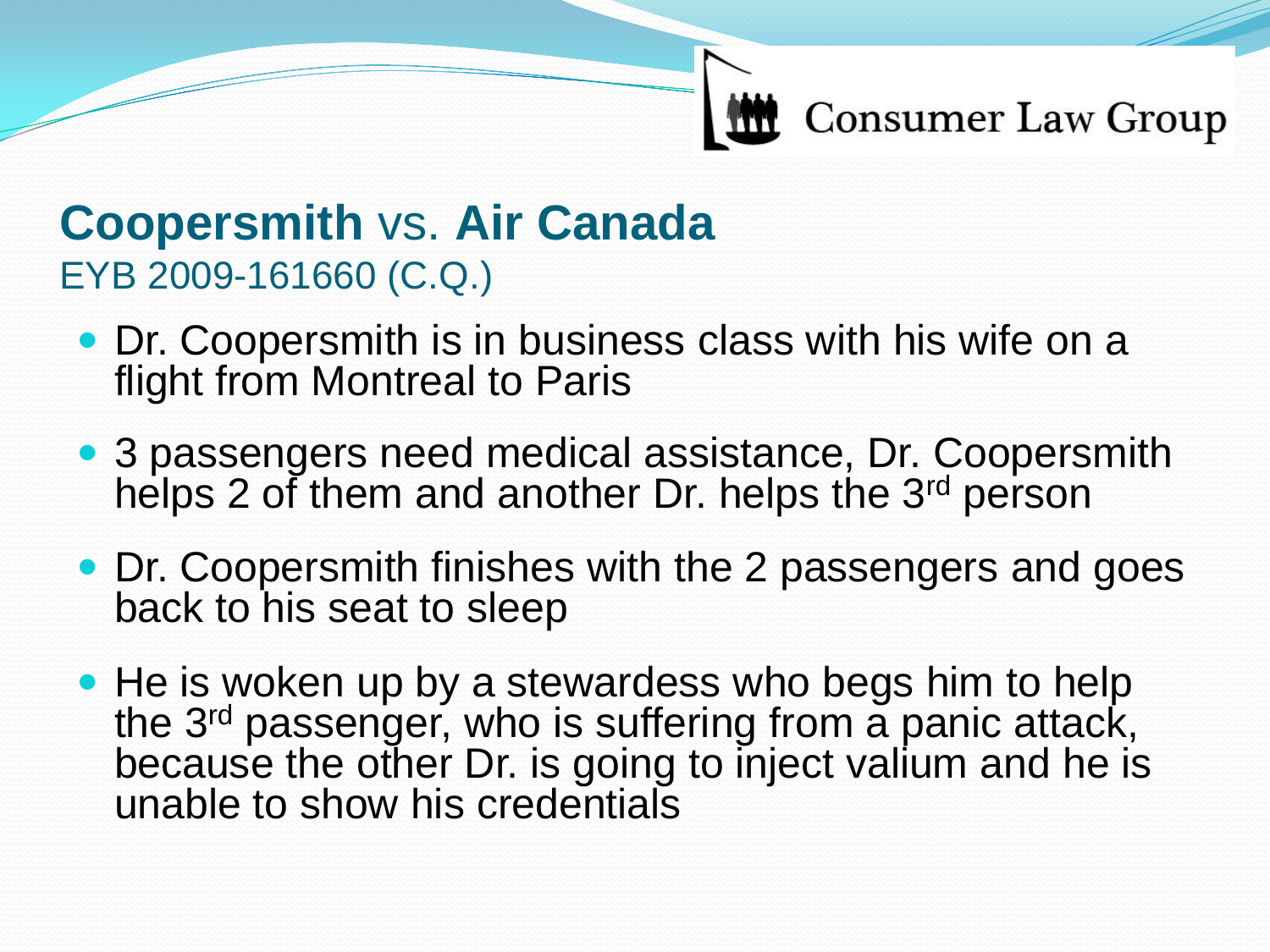- Dr. Coopersmith reluctantly agrees to help and he succeeds in calming the passenger down without any medication
- He goes back to his seat and is then is inundated with paperwork that Air Canada makes him fill out
- He is not able to sleep for the entire flight and he arrives in Paris tired for his vacation
- Dr. Coopersmith asks Air Canada for compensation and they offer him 15,000 Aeroplan points (his flight had cost him 150,000 points plus \$600 in taxes)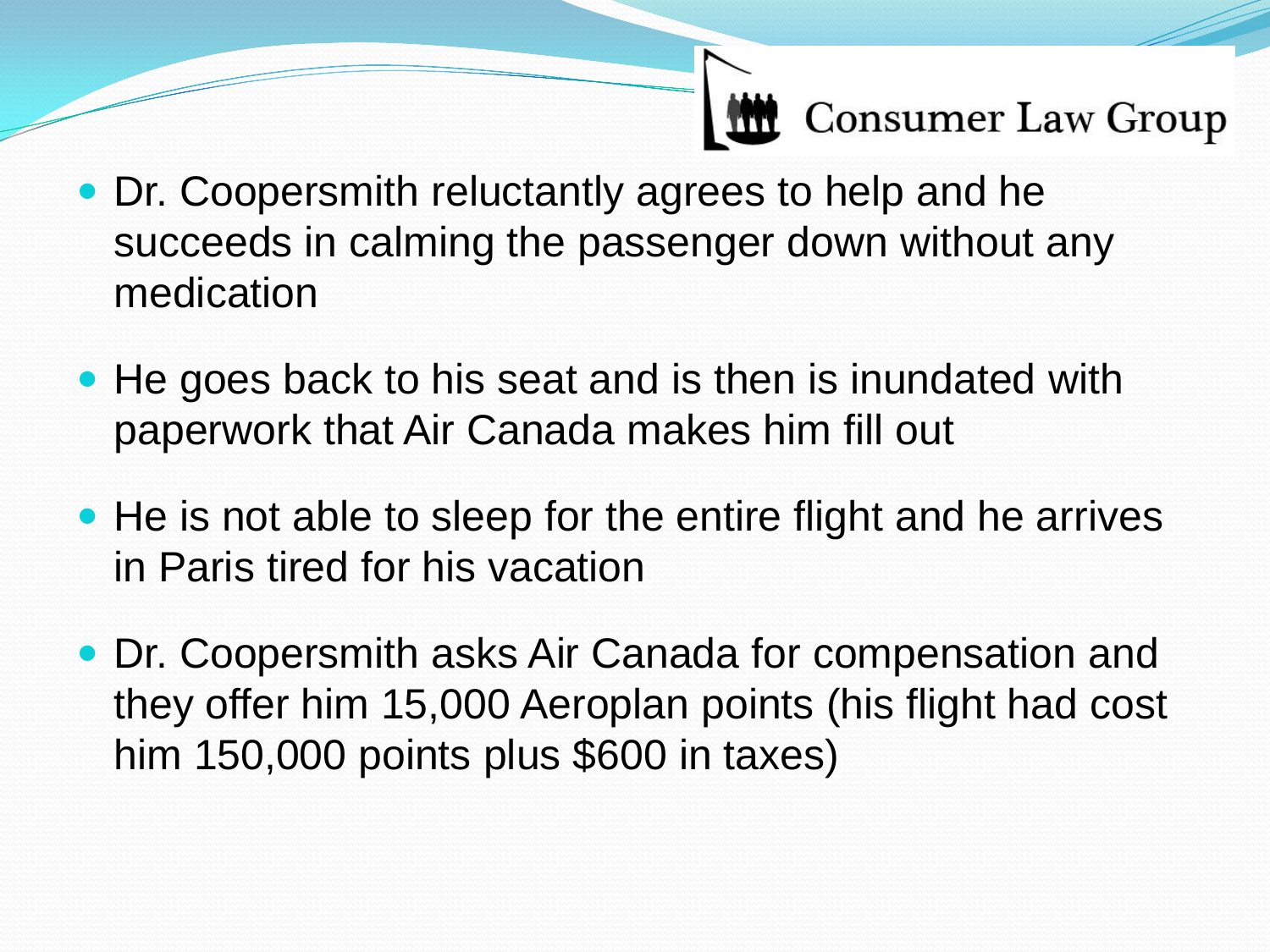- Dr. Coopersmith refuses and sues claiming Management of the Business of Another (art. 1482 C.C.Q.)
- Air Canada claims that he was just acting as a good Samaritan and they just wanted to give him a small token to show their appreciation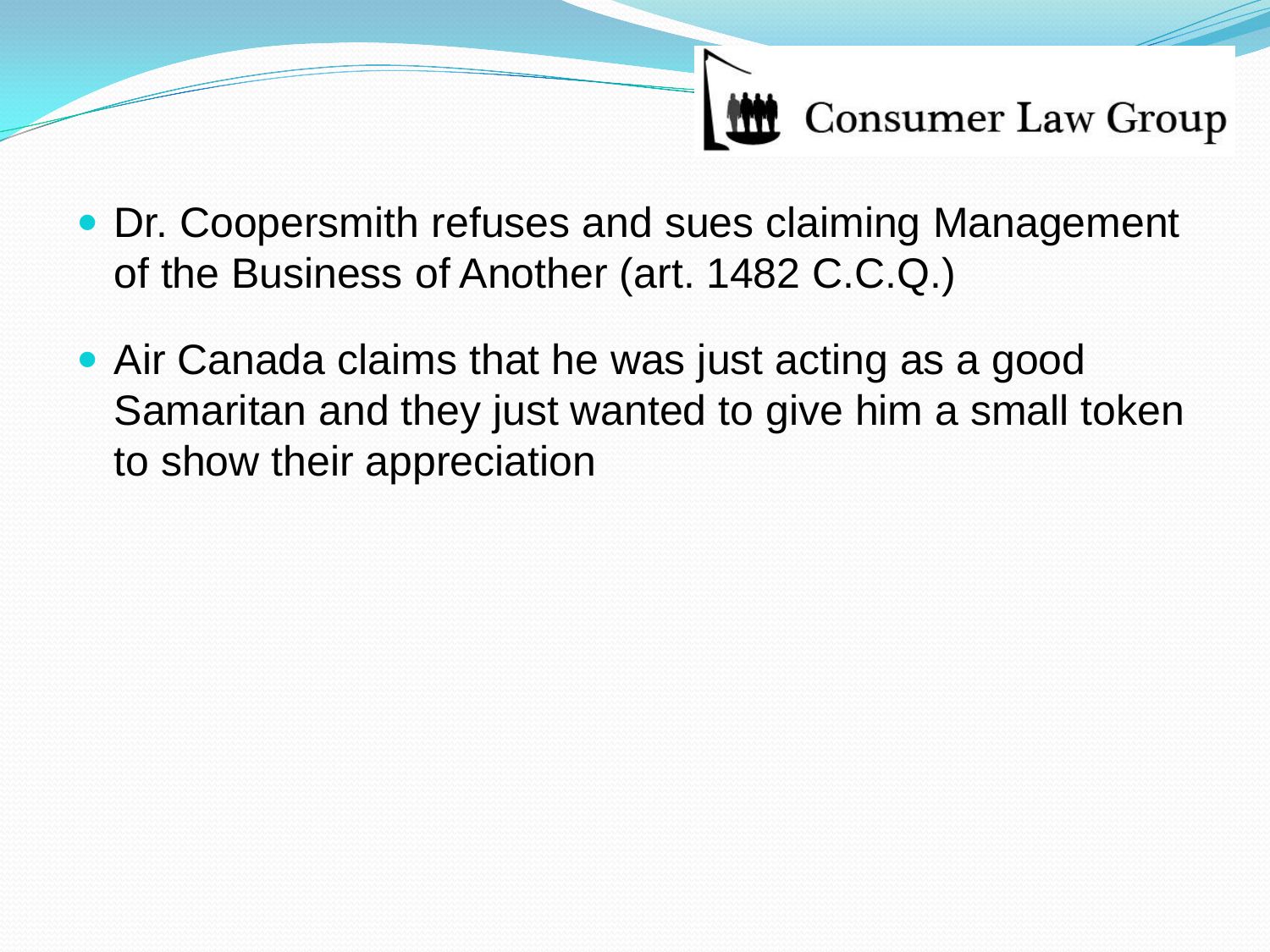The Judge decided:

- As a passenger, Dr. Coopersmith had a contractual relationship with Air Canada
- However, for the services rendered during the flight, there was no contractual relationship with Air Canada
- Dr. Coopersmith was acting for the benefit of Air Canada because they could have suffered a prejudice from (a) having an ill passenger that needed attention, and (b) that other passengers would be affected by the passengers panic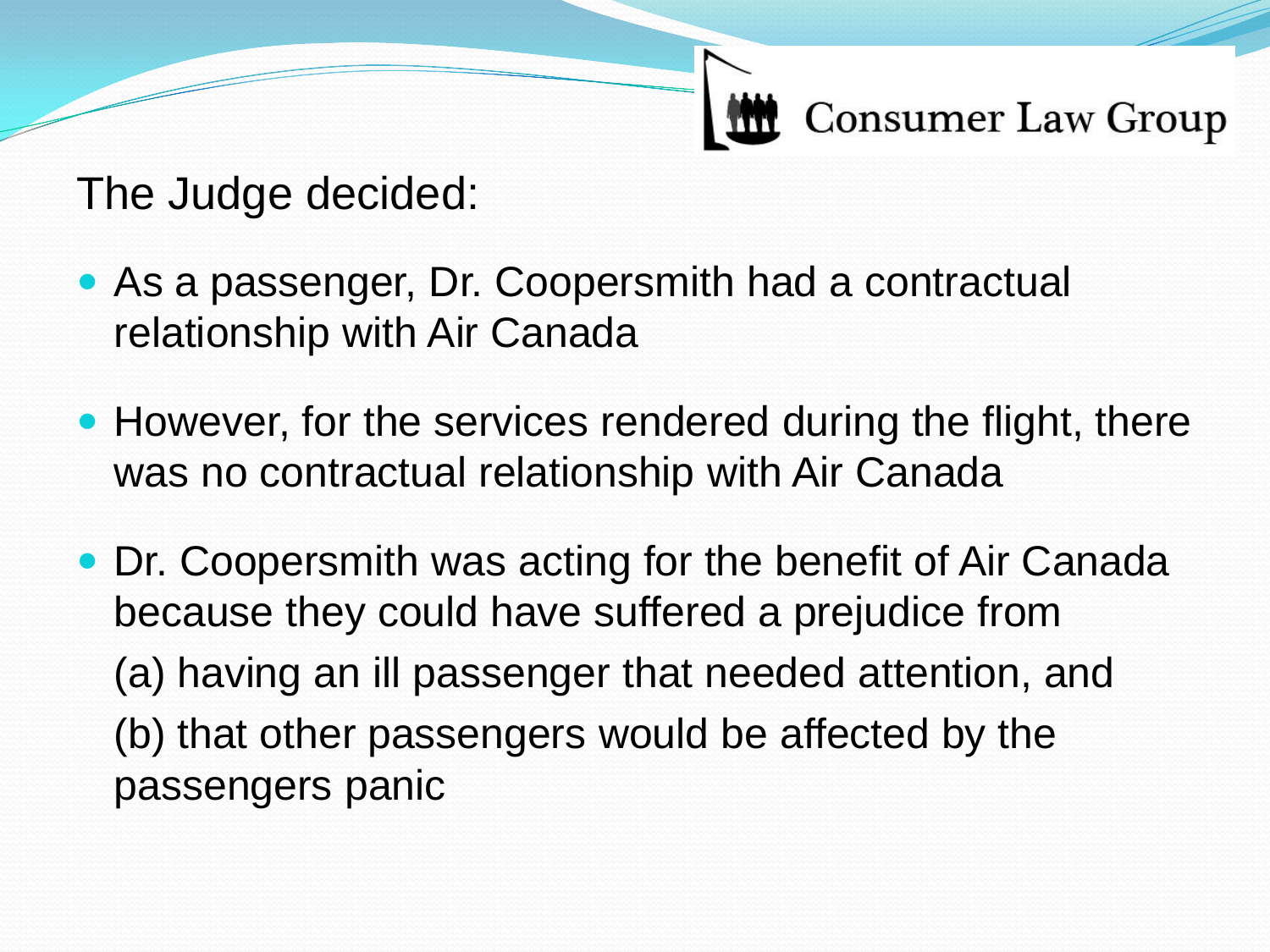- There was no legal or ethical obligation to act because another physician was already on the scene
- By applying art. 1486 C.C.Q. the principal is entitled to:
	- (a) reimbursement of all necessary or useful expenses

Which the Court evaluates at \$500 for medical services

(b) indemnification for any injury suffered

Which the Court evaluates at another \$500 for inconvenience and loss of enjoyment of the flight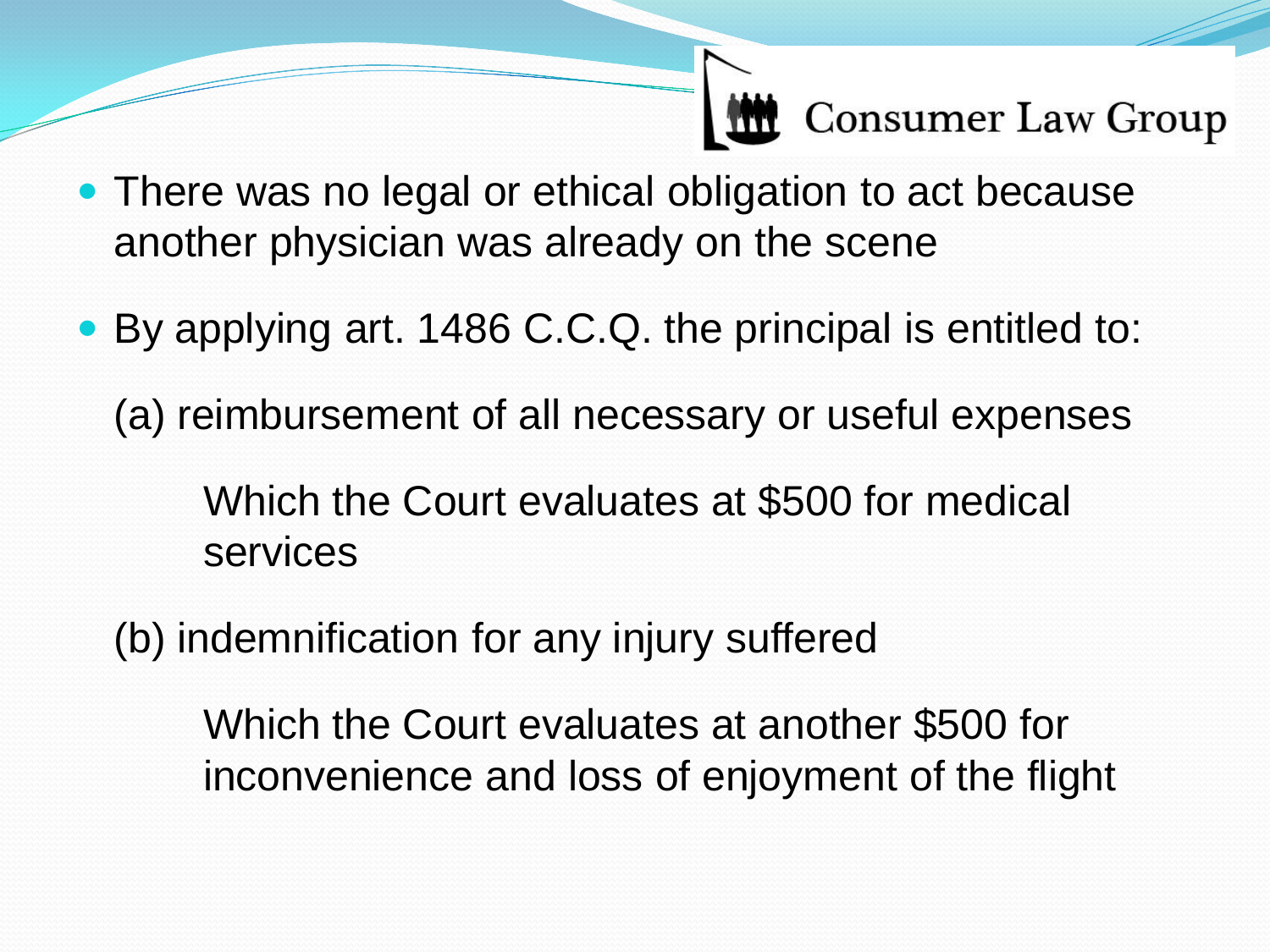### **Criticism as this Rule Applies to Good Samaritans**

 Art. 2 of the Quebec Charter of Human Rights and freedoms states:

> « Every human being whose life is in peril has a right to assistance.

Every person must come to the aid of anyone whose life is in peril, either personally or calling for aid, by giving him the necessary and immediate physical assistance, unless it involves danger to himself or a third person, or he has another valid reason. »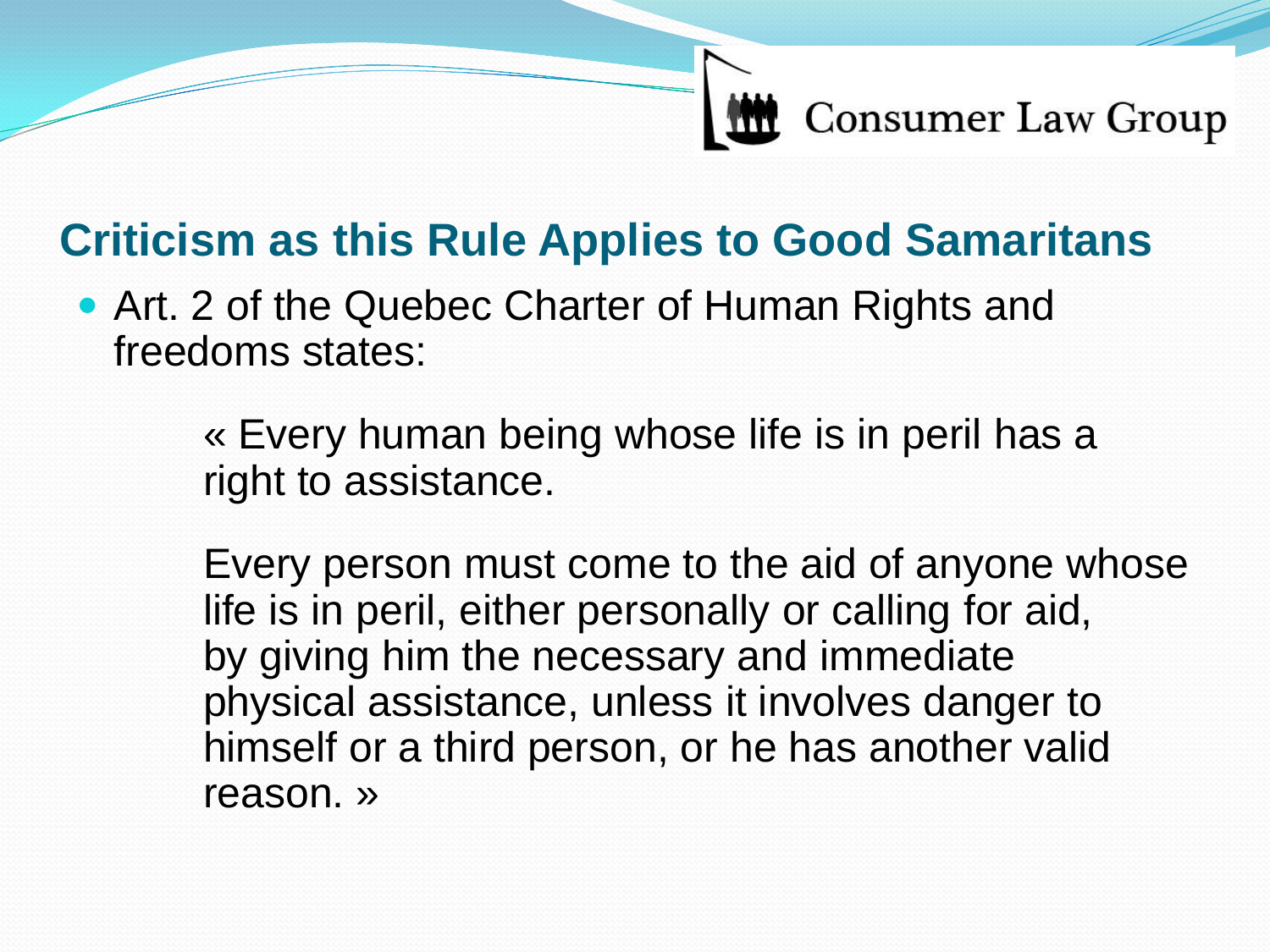- Does this case now stand for the principle that every time someone acts a good Samaritan that they can claim damages for trouble and inconvenience?
- Baudouin's answer:

« Pour qu'il y ait gestion d'affaires, il faut aussi que le gérant ne soit pas spécifiquement obligé par la loi ou par jugement de s'occuper des affaires du géré. En revanche, le devoir général d'agir en personne prudente et diligente (art. 1457 C.c.Q.) ne fait pas obstacle à la gestion d'affaires. Il devrait en être ainsi même pour son application particulière au bon samaritain, qui prête secours à une personne dont la vie est en péril, pour les dépenses effectuées ou le préjudice (blessures, etc.) qu'il subit lui-même. »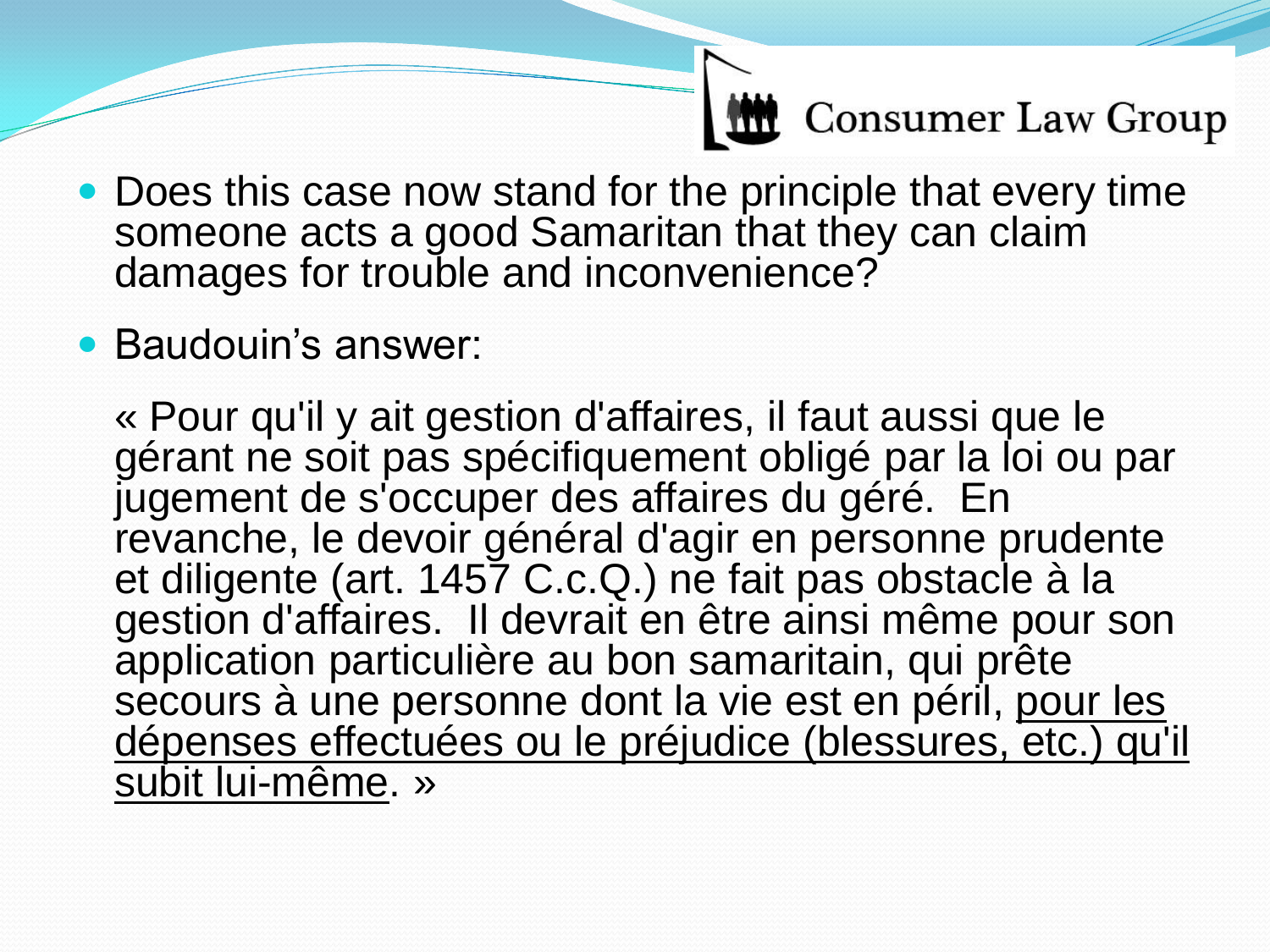#### **Garage Deschênes inc.** vs. **Transport Baie-Comeau inc.** REYB 2009-39280 (C.A.)

- The Respondent crashes its truck carrying a tractor into a Hydro-Quebec poll on the highway, it flips over, and the driver is hospitalized
- The Police call the Appellant, a towing company, to take care of the accident
- The Appellant does not speak to the owner of the Respondent company or the driver, as he was hospitalized
- The Appellant's employees spend the entire night clearing up the highway, controlling traffic, cutting the vehicles loose, and finally towing the vehicles to their lot and storing it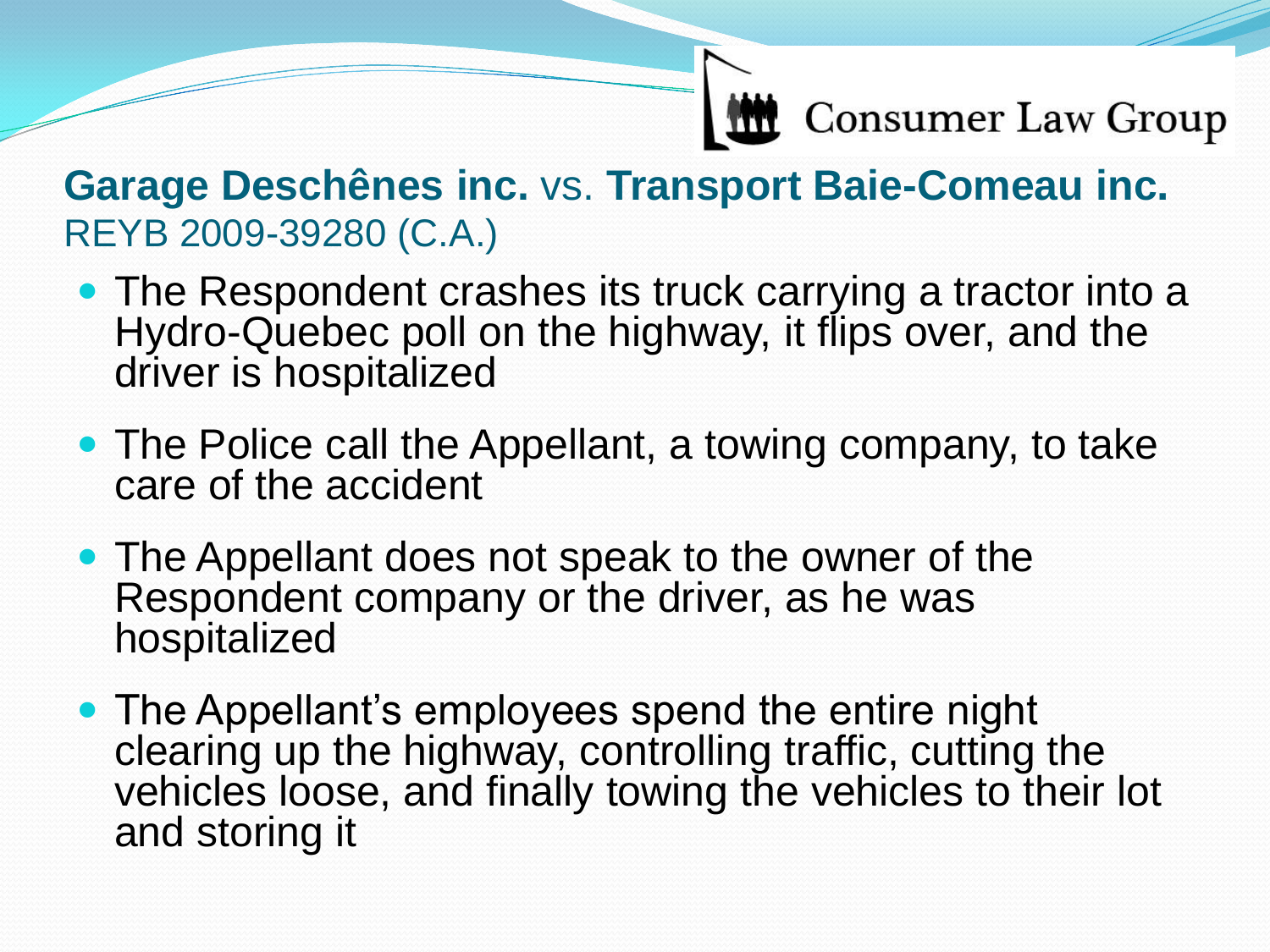- The next day the Respondent sends an employee to take possession of the truck and the tractor
- The Appellant presents an invoice for almost \$20,000 for the various services and refuses to remit the vehicles until they are paid, invoking the right of retention
- The Trial Judge qualified the relationship between the Appellant and the Respondent as the Management of the Business of Another because there was no contract between the two parties; it was the police that asked for their help – the Appellant and Respondent never communicated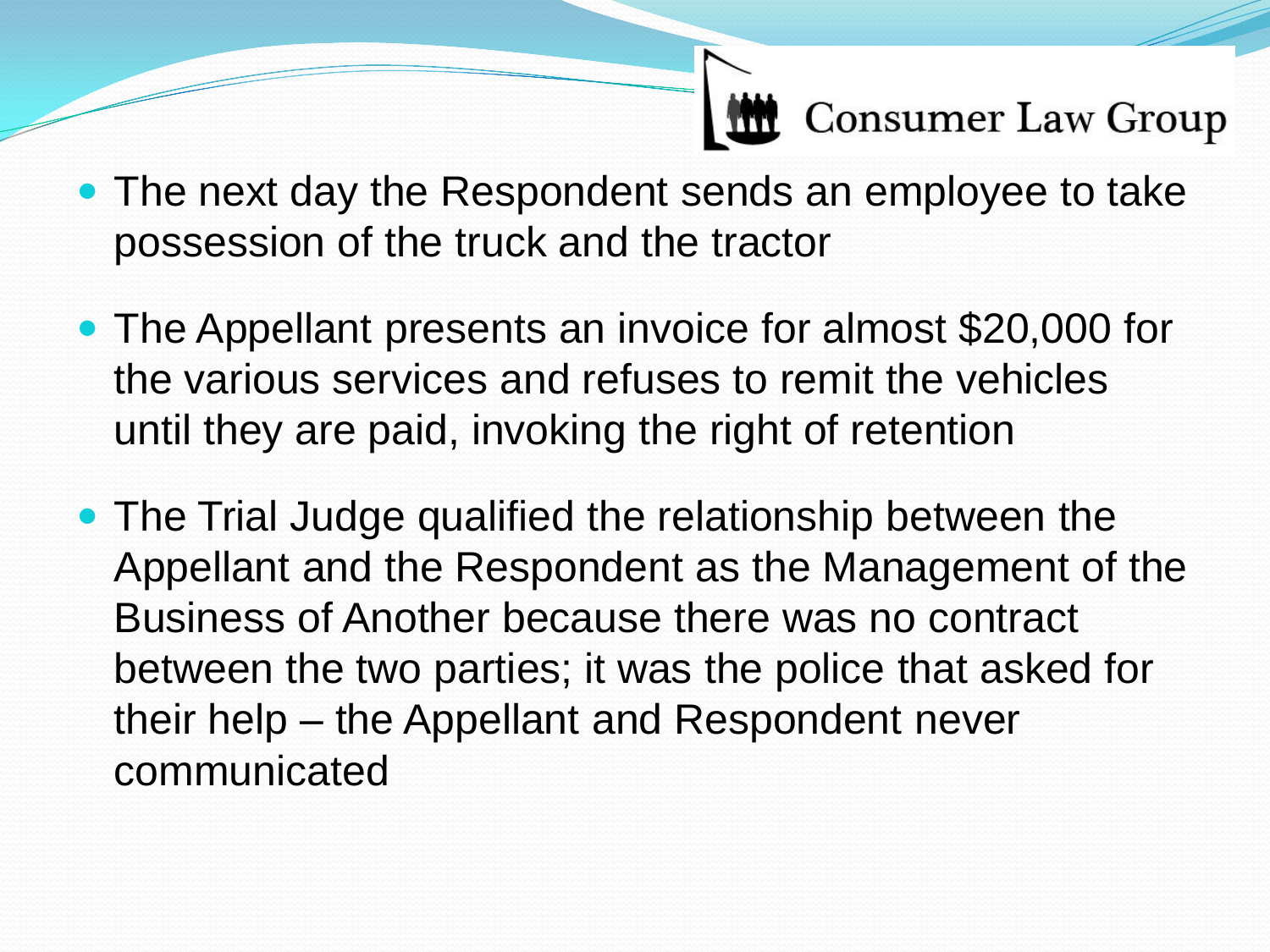### **The Right of Retention**

Art. 1484 al. 2 C.C.Q.

« The manager is in all other respects of the administration subject to the general obligations of an administrator of the property of another entrusted with simple administration, so far as they are not incompatible, having regard to the circumstances. »

Art. 1369 C.C.Q.

« An administrator is entitled to deduct from the sums he is required to remit anything the beneficiary or the trust patrimony owes him by reason of the administration.

#### **An administrator may retain the administered property until payment of what is owed to him**. »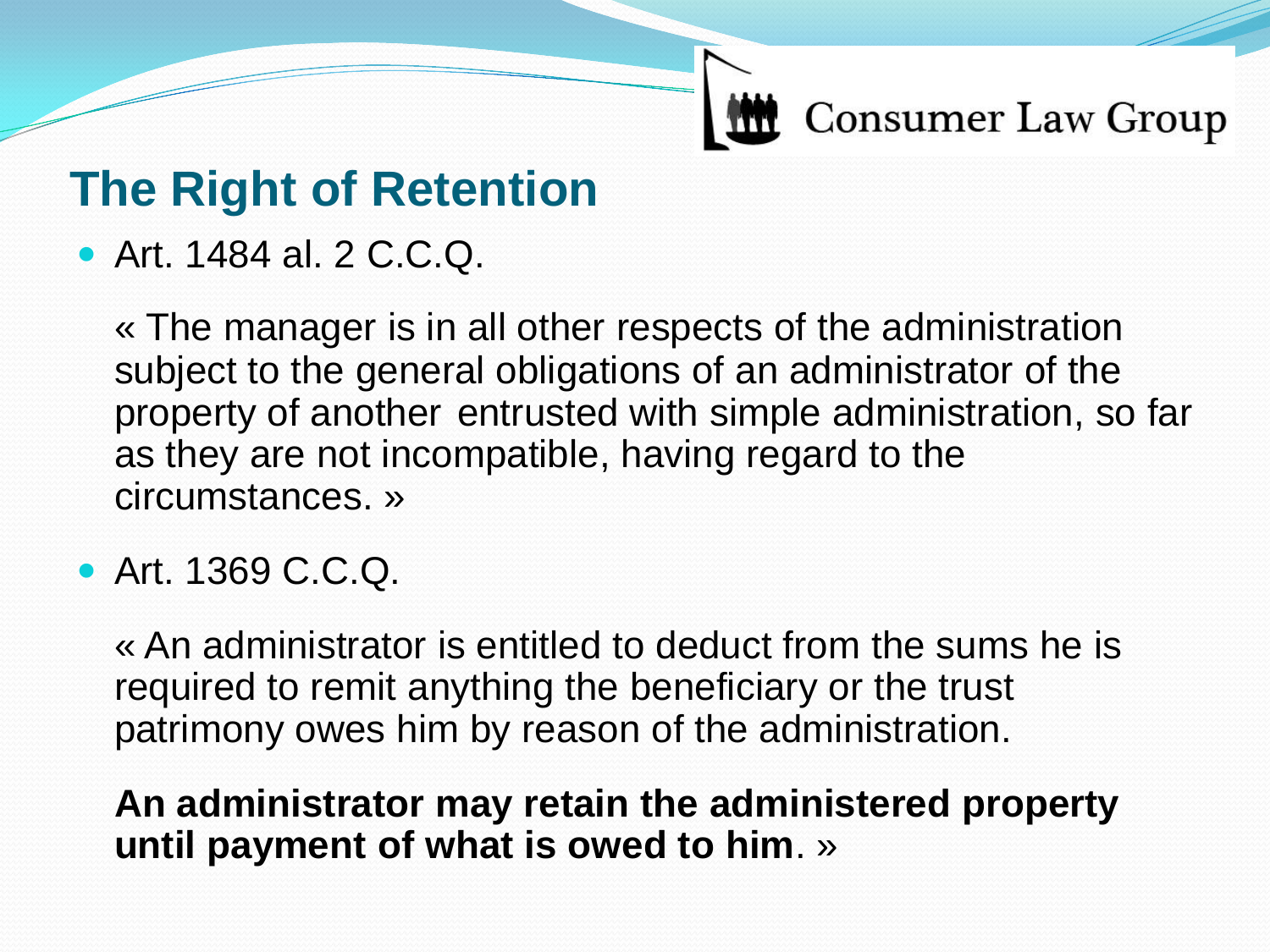The Court decided:

- The reference in art. 1484 C.C.Q. refers only to the "**obligations** of an administrator of the property of another entrusted with simple administration" **only** but does not include the parts that deal with the **rights** of an administrator, such as the Right of Retention
- The reasonable cost for the services rendered was then evaluated at \$7,500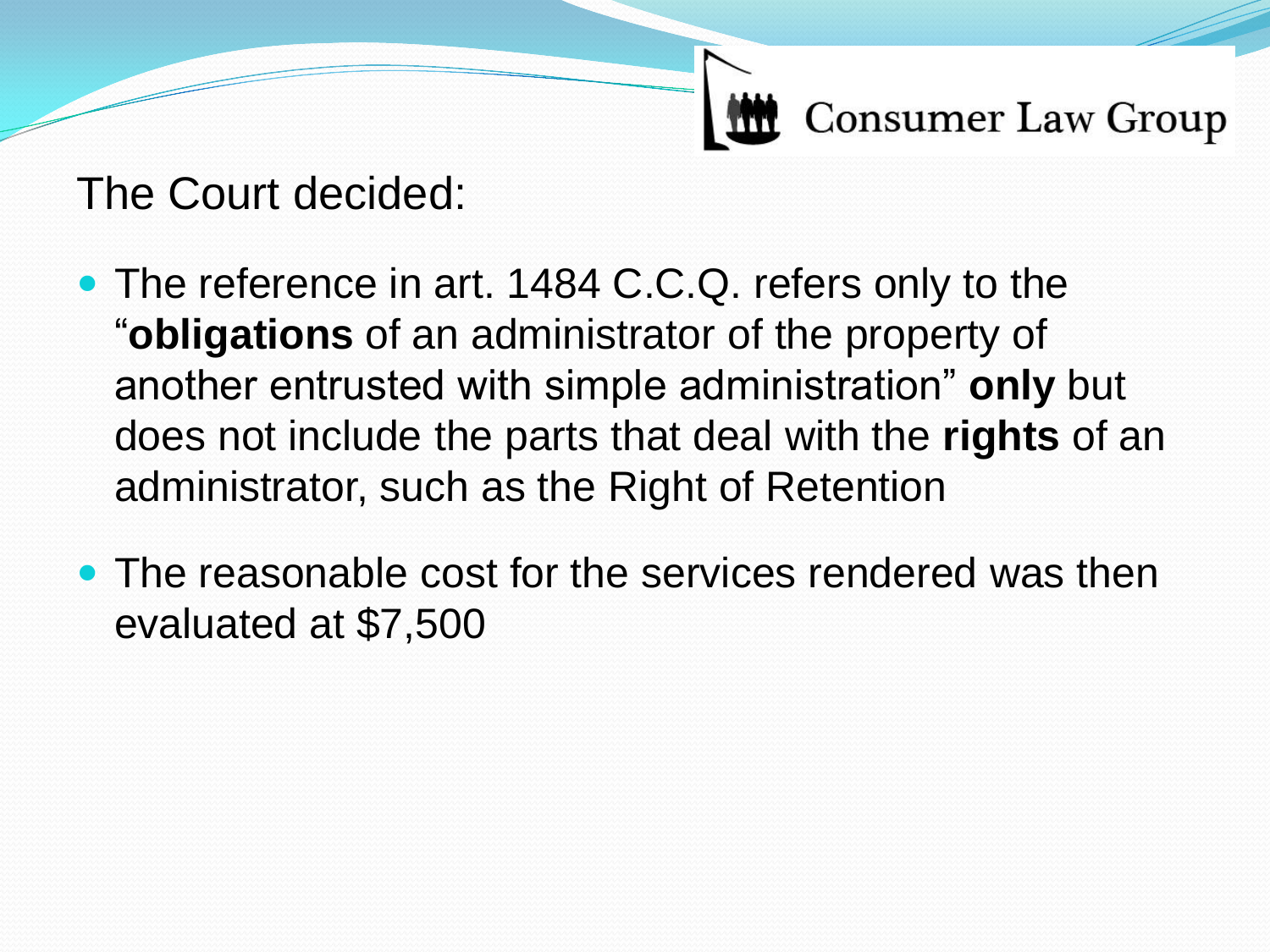#### **Payment, Subrogation, and Assignment of Claims**

#### • Payment - Art. 1555 C.C.Q

« Payment may be made by any person, even if he is a third person with respect to the obligation; the creditor may be put in default by the offer of a third person to perform the obligation in the name of the debtor, provided the offer is made for the benefit of the debtor and not merely to change creditors.

A creditor may not be compelled to take payment from a third person, however, if he has an interest in having the obligation performed by the debtor personally. »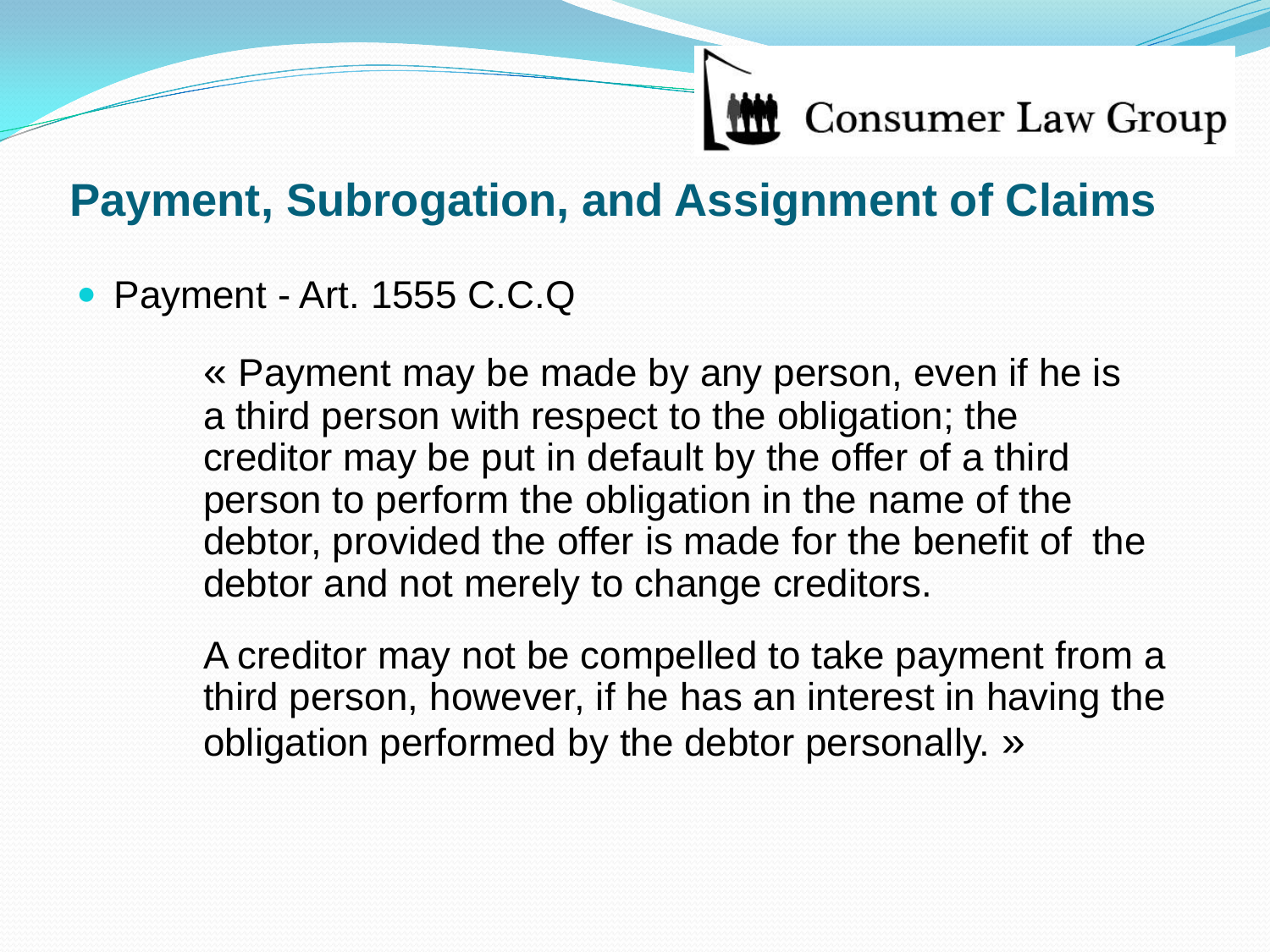### • Subrogation

#### Art. 1651 C.C.Q.

« A person who pays in the place of a debtor may be subrogated to the rights of the creditor.

He does not have more rights than the subrogating creditor. »

#### Art. 1653 C.C.Q.

« Conventional subrogation may be made by the creditor or the debtor, but it shall be made expressly and in writing. »

#### Art. 1654 C.C.Q.

« Subrogation may be made by the creditor only at the same time as he receives payment. It takes effect without the consent of the debtor, notwithstanding any stipulation to the contrary. »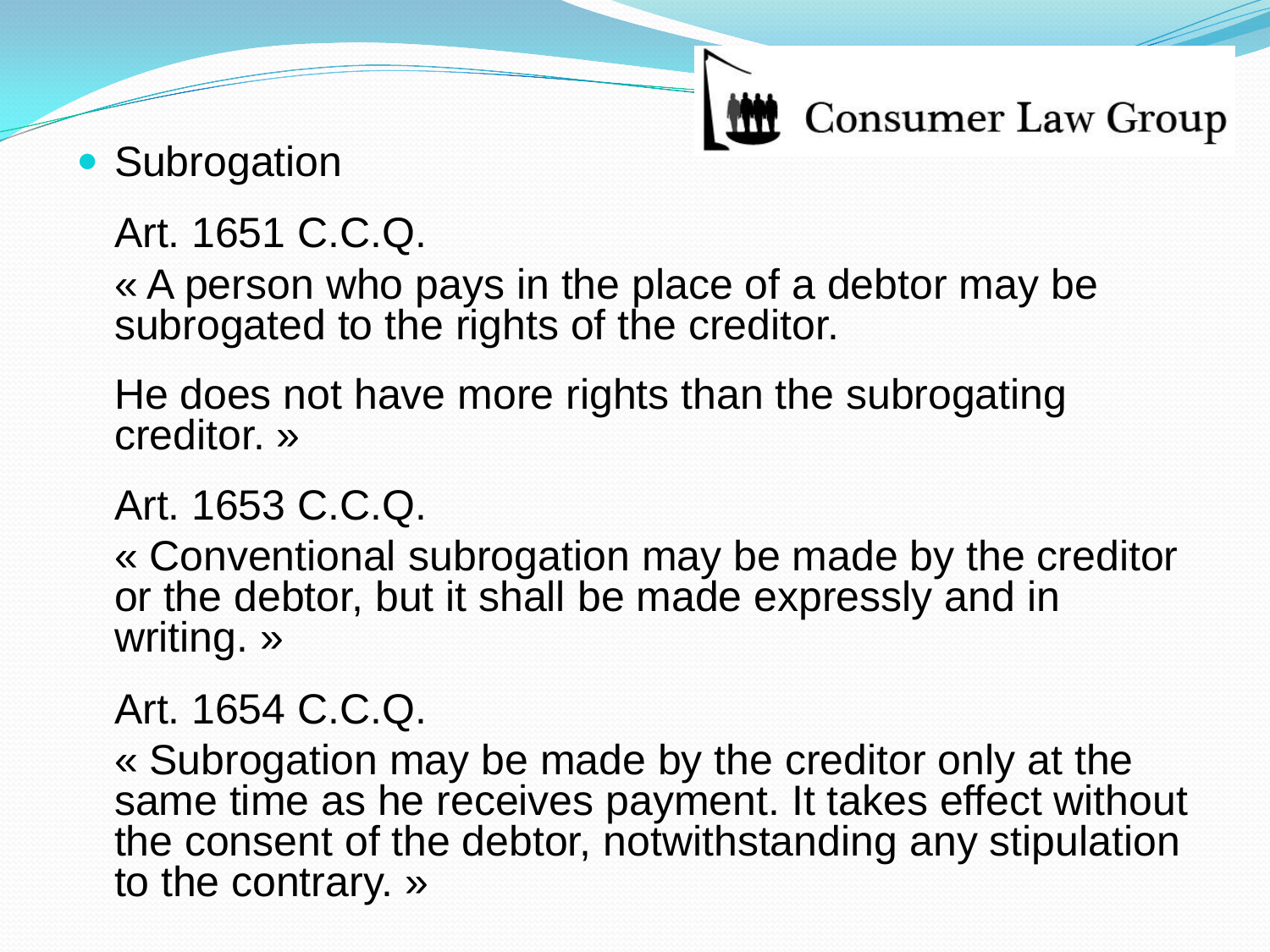Assignment of a Claim

#### Art. 1637 C.C.Q.

« A creditor may assign to a third person all or part of a claim or a right of action which he has against his debtor.

He may not, however, make an assignment that is injurious to the rights of the debtor or that renders his obligation more onerous. »

#### Art. 1641 C.C.Q.

« An assignment may be set up against the debtor and the third person as soon as the debtor has acquiesced in it or received a copy or a pertinent extract of the deed of assignment or any other evidence of the assignment which may be set up against the assignor. »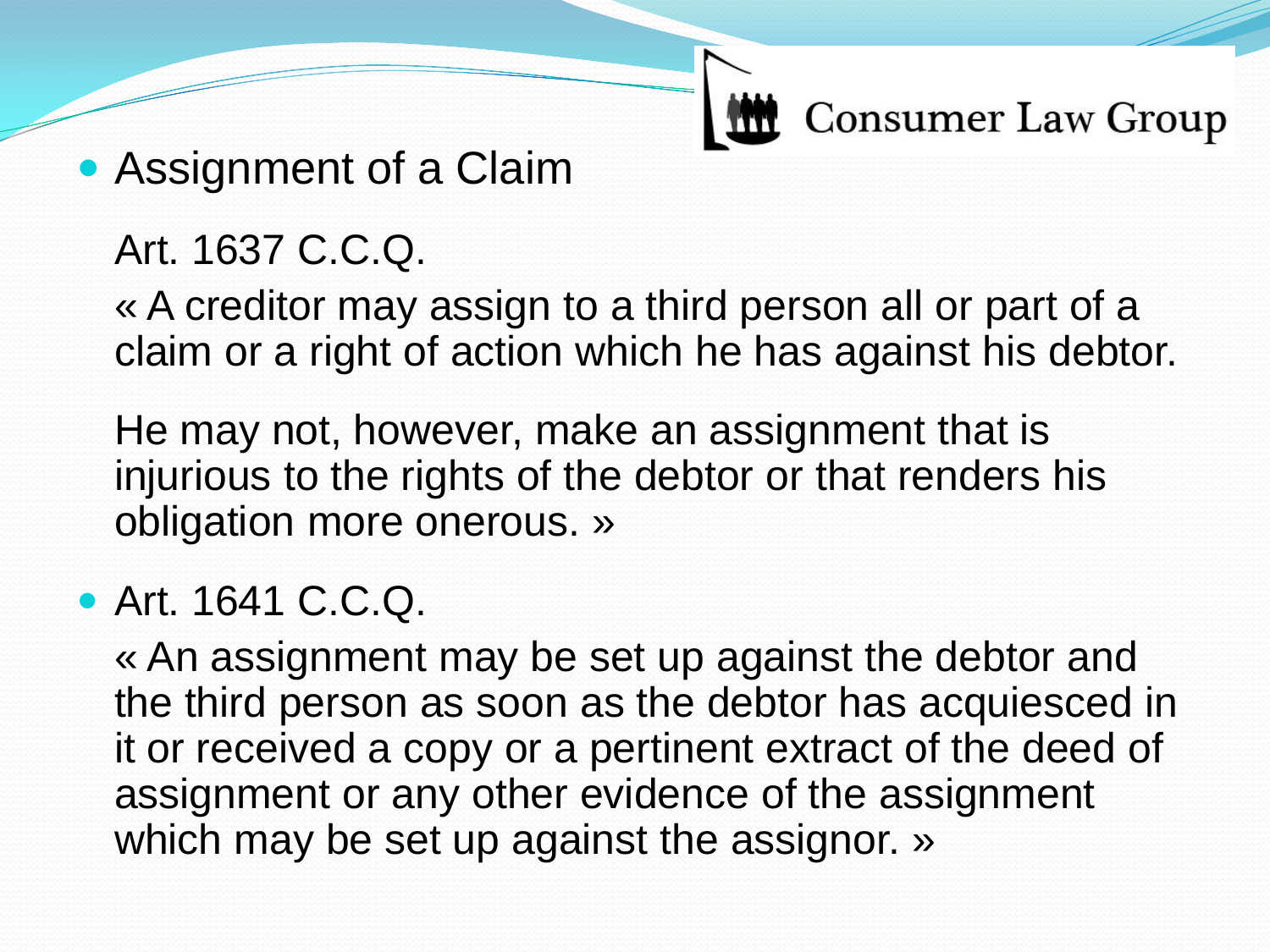Interesting Points

- A creditor cannot refuse to accept payment from a third party (except for those rare cases) but cannot be put into default of not giving conventional subrogation;
- Subrogation is considering as an accessory to payment, therefore, a third party can only be subrogated in the amount and to the extent that they paid
- An assignment of a claim can be made even if the entire amount is not paid by the third party, but there is an obligation to notify the debtor